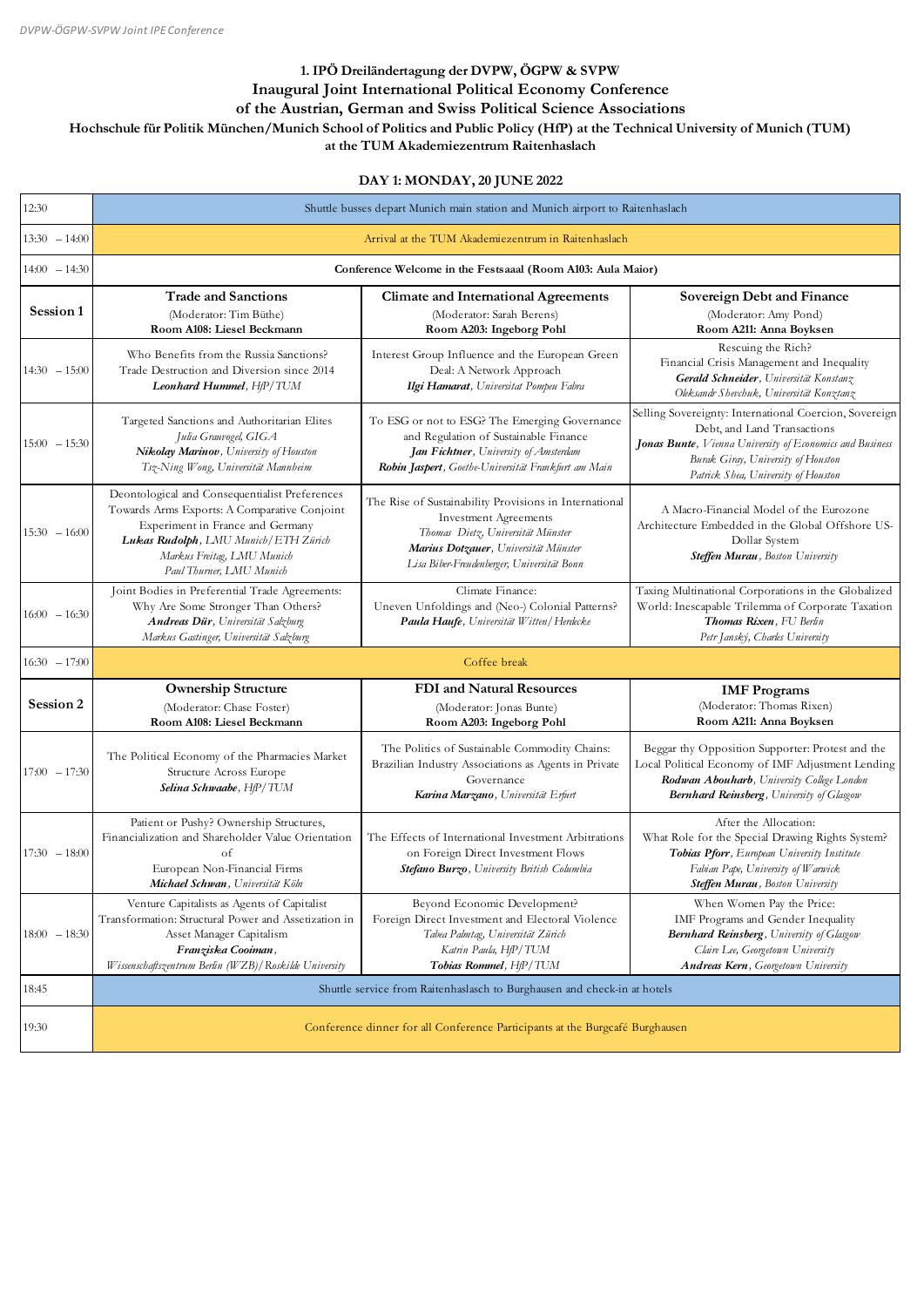| 8:30             | Shuttle service from Burghausen to Raitenhaslach                                                                                                                                                                                    |                                                                                                                                                                                                                                                                                              |                                                                                                                                                                                                                                   |
|------------------|-------------------------------------------------------------------------------------------------------------------------------------------------------------------------------------------------------------------------------------|----------------------------------------------------------------------------------------------------------------------------------------------------------------------------------------------------------------------------------------------------------------------------------------------|-----------------------------------------------------------------------------------------------------------------------------------------------------------------------------------------------------------------------------------|
| Session 3        | <b>International Banking</b><br>(Moderator: Daniel Mertens)<br>Room A108: Liesel Beckmann                                                                                                                                           | <b>Video Conference</b><br>(Moderator: Tim Büthe)<br>Room A015: Ernst Otto Fischer                                                                                                                                                                                                           | Trade and the Environment<br>(Moderator: Tobias Rommel)<br>Room A211: Anna Boyksen                                                                                                                                                |
| $9:00 - 9:30$    | Who Influences Global Banking Standards?<br>A Quantitative Analysis of Basel III<br>Elias Bengtsson, Copenhagen Business School                                                                                                     | Politics, Pipelines, and Price Markets:<br>Inside the Great Oil Market Divergence<br>Jack Seddon, Waseda University                                                                                                                                                                          | Emissions, Audits, and the EXIM Bank<br>Jonas Bunte, Vienna University of Economics and Business<br>Patrick Bayer, University of Strathclyde                                                                                      |
| $9:30 - 10:00$   | Banks' Agency in Global Politics<br>Andrea Binder, FU Berlin                                                                                                                                                                        | Harnessing Economic Relative Power:<br>China at the United Nations<br>Tomoko Takahashi, University of Tokyo                                                                                                                                                                                  | Trade Provisions in MEAs:<br>An Incentive to Join the Club?<br>Clara Brandi, Universität Duisburg-Essen<br>Noémi Laurens, Université Laval<br>Jean-Frédéric Morin, Université Laval<br>Jakob Schwab, German Development Institute |
| $10:00 - 10:30$  | Democratic Legitimacy<br>and The Bank-State Doom-Loop<br>Yuval Hirshorn, Tel Aviv University<br>Tal Sadeh, Tel Aviv University                                                                                                      | Chinese Foreign Aid and Media Freedom<br>Wen-Chin Wu, Academia Sinica<br>Ding-Yi Lai, National Chung Cheng University<br>Wen-Cheng Lin, National Chung Cheng University                                                                                                                      | Dealing with Clashes of International Law<br>Obligations:<br>A Micro-Level Study of Climate and Trade<br>Manfred Elsig, Universität Bern<br>Gabriele Spilker, Universität Konstanz                                                |
| $10:30 - 11:00$  |                                                                                                                                                                                                                                     | Coffee break                                                                                                                                                                                                                                                                                 |                                                                                                                                                                                                                                   |
| Session 4        | <b>Statistics</b><br>(Moderator: Tobias Rommel)<br>Room A108: Liesel Beckmann                                                                                                                                                       | <b>Global Governance</b><br>(Moderator: Gerald Schneider)<br>Room A203: Ingeborg Pohl                                                                                                                                                                                                        | Foreign Aid<br>(Moderator: Bernhard Reinsberg)<br>Room A211: Anna Boyksen                                                                                                                                                         |
| $11:00 - 11:30$  | Measuring the Unmeasurable:<br>The International Political Economy of "Bad"<br>Statistics<br>Lukas Linsi, University of Groningen<br>Seiki Tanaka, University of Groningen<br>Francesco Giumelli, University of Groningen           | Rethinking Participation in Global Governance:<br>Voice and Influence after Stakeholder Reforms<br>in Global Finance and Global Health<br>Martino Maggetti, U Lausanne<br>Joost Pauwelyn, Graduate Institute Geneva<br>Ayelet Berman, National University of Singapore<br>Tim Büthe, HfP/TUM | Playing Favorites?<br>How the Rotating Presidency of the European Union<br>Leaves Little Room for Preferential Treatment in EU<br>Foreign Aid Allocation<br>Alice Iannantuoni, Université de Genève                               |
| $11:30 - 12:00$  | How Much Should We Trust International Statistics?<br>A Study of the World Development Indicators<br>Iasmin Goes, Universidad Carlos III Madrid                                                                                     | Deliberation in International Organizations:<br>What Are the Benefits and Limits of Arguing?<br>Timon Forster, Freie Universität (FU) Berlin                                                                                                                                                 | Aid, Blame, and Backlash:<br>The Political Economy of Minority Aid<br>Cleo O'Brien-Udry, Yale University                                                                                                                          |
| $12:00 - 13:00$  |                                                                                                                                                                                                                                     | Lunch                                                                                                                                                                                                                                                                                        |                                                                                                                                                                                                                                   |
| $13:00 - 14:00$  |                                                                                                                                                                                                                                     | Optional Tour of the Akademiezentrum Raitenhaslach<br>Time for Individual and Group Meetings                                                                                                                                                                                                 |                                                                                                                                                                                                                                   |
| $14:00 - 14:30$  |                                                                                                                                                                                                                                     | Coffee break                                                                                                                                                                                                                                                                                 |                                                                                                                                                                                                                                   |
| <b>Session 5</b> | <b>Int'l Order and Emerging Markets</b><br>(Moderator: Andrea Binder)<br>Room A108: Liesel Beckmann                                                                                                                                 | <b>State Control of the Economy</b><br>(Moderator: Lukas Linsi)<br>Room A203: Ingeborg Pohl                                                                                                                                                                                                  | <b>Monetary Policy</b><br>(Moderator: Amy Pond)<br>Room A211: Anna Boyksen                                                                                                                                                        |
| $14:30 - 15:00$  | The Power Transition Theory of Global Economic<br>Governance: An Overview with Application to<br>China's Role in International Standard-Setting<br>Tim Büthe, HfP/TUM                                                               | Outward Foreign Direct Investment: Determining<br>Drivers of Chinese Mergers and Acquisitions 1990 -<br>2018<br>Nils Hungerland, Humboldt Universität (HU)<br>$\textit{Berlin}/\textit{LSE}$                                                                                                 | Hostile Sexism in the U.S. Congress: Evidence from<br>Federal Reserve Congressional Hearings<br>Nicolò Fraccaroli, U Brown<br>James Bisbee, New York University (NYU)<br><b>Andreas Kern</b> , Gerogetown University              |
| $15:00 - 15:30$  | Accommodating Non-Liberal Rules? Chinese State<br>Capitalism, the Malleability of Global Finance and the<br>Challenge to the US-Dominated Liberal Global<br>Financial Order<br>Johannes Petry, Goethe-Universität Frankfurt am Main | China's State Capitalism: Mechanisms of Party-State<br>Influence and Degrees of State-Penetration in the<br>Chinese Economy<br>Philipp Köncke, Universität Erfurt                                                                                                                            | Economic Interdependence<br>and Regional Monetary Convergence<br>Ryan Weldzius, Villanova University                                                                                                                              |
|                  |                                                                                                                                                                                                                                     |                                                                                                                                                                                                                                                                                              |                                                                                                                                                                                                                                   |

| $15:30 - 16:00$ | Domestic Bank Reform and the Contingent Nature of<br>the Structural Power of Finance in Emerging Markets<br>Florence Dafe, HfP/TUM<br>Lena Rethel, University of Warwick | The Political Economy of Intermediate Capital<br>Account Regimes: A Fuzzy-Set Qualitative<br>Comparative Analysis<br>Pedro Perfeito da Silva, Central European University                                                                                                                       | The Eurozone's Covid-19 Response:<br>An Optimum Currency Area Theory Approach<br><b>Antonio Ribeiro Leite</b> , Aston University                                  |
|-----------------|--------------------------------------------------------------------------------------------------------------------------------------------------------------------------|-------------------------------------------------------------------------------------------------------------------------------------------------------------------------------------------------------------------------------------------------------------------------------------------------|-------------------------------------------------------------------------------------------------------------------------------------------------------------------|
| $16:00 - 16:30$ |                                                                                                                                                                          | Political Economy: Comparative, International,<br>Historical – A New Textbook<br>Andreas Nölke, Goethe-Universität Frankfurt am Main<br>Christian May, Goethe-Universität Frankfurt am Main<br>Daniel Mertens, Universität Osnabrück<br>Michael Schedelik, Goethe-Universität Frankfurt am Main | Explaining Variation in National Cryptocurrency<br>Regulation and Adoption<br><b>Omer Faruk Sen, University of Missouri</b><br>Heather Ba, University of Missouri |
| $16:30 - 17:00$ |                                                                                                                                                                          | Coffee break                                                                                                                                                                                                                                                                                    |                                                                                                                                                                   |
| $17:00 - 18:30$ | Keynote in the Festsaal (Room A103: Aula Maior)                                                                                                                          |                                                                                                                                                                                                                                                                                                 |                                                                                                                                                                   |
| 18:30           | Shuttle service from Raitenhaslach to Burghausen                                                                                                                         |                                                                                                                                                                                                                                                                                                 |                                                                                                                                                                   |

## **DAY 2: TUESDAY, 21 JUNE 2022**